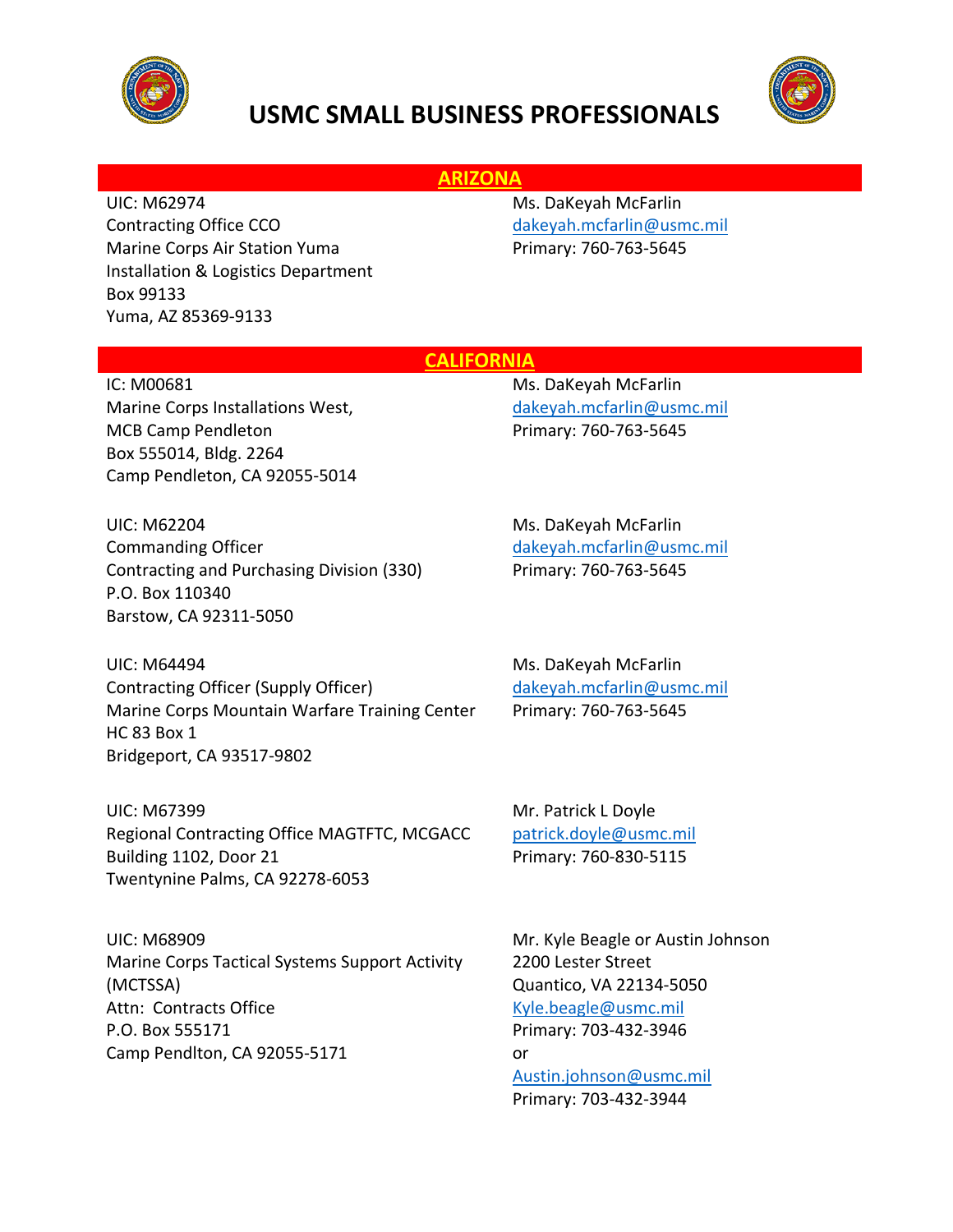



## **FLORIDA**

UIC: M67004 Blount Island Command Contract Support Branch Code 901 5880 Channel View Blvd Jacksonville, FL 32226-3404

MARCORSYSCOM/PM TRASYS 12350 Research Parkway Orlando, FL 32826

Mr. Terry Whitaker [terry.l.whitaker@usmc.mil](mailto:terry.l.whitaker@usmc.mil) Primary: 229-639-6709

Mr. Kyle Beagle or Austin Johnson 2200 Lester Street Quantico, VA 22134-5050 [Kyle.beagle@usmc.mil](mailto:Kyle.beagle@usmc.mil) Primary: 703-432-3946 or [Austin.johnson@usmc.mil](mailto:Austin.johnson@usmc.mil) Primary: 703-432-3944

## **GEORGIA**

UIC: M67004 Marine Corps Logistics Command Business Opportunities Center Code LO8 814 Radford Blvd, Suite 20301 Albany, GA 31704-0301

Mr. Terry Whitaker [terry.l.whitaker@usmc.mil](mailto:terry.l.whitaker@usmc.mil) Primary: 229-639-6709

### **HAWAII**

UIC: M00318 Marine Corps Regional Contracting Office Marine Corps Base Hawaii MCBH Supply Department, Code LSA Box 63063 Kaneohe Bay, HI 96863-3063

Ms. Donna Saito [donna.saito@usmc.mil](mailto:donna.saito@usmc.mil) Primary: 808-257-2917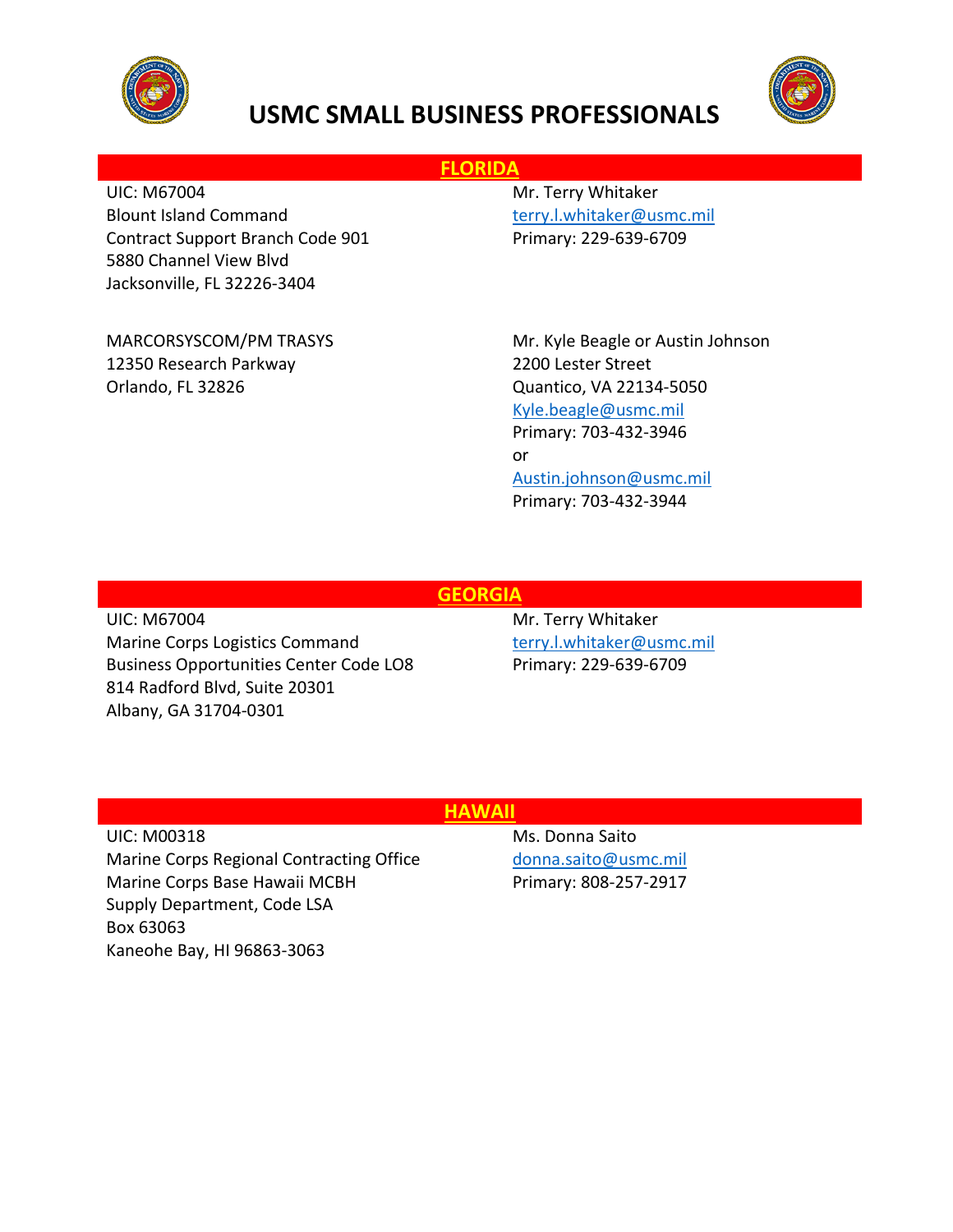



## **LOUISIANA**

UIC: M67861

Marine Corps Regional Contracting Office Marine Forces Reserve 2000 Opelousas Avenue, Rm. 2W4200 New Orleans, LA 70114-1500

Ms. Tammy Crump [tammy.crump@usmc.mil](mailto:tammy.crump@usmc.mil) Primary: 504-697-8353

### **MARYLAND**

UIC: M20364 Contracting Office Chemical Biological Incident Response Force (CBIRF) 101 Strauss Ave Bldg. 901 Indian Head, MD 20640

Mr. John Johnston (Tom) [john.t.johnston2@usmc.mil](mailto:john.t.johnston2@usmc.mil) Primary: 703-432-4785

### **NORTH CAROLINA**

UIC: M67001, M00146, M60169 Marine Corps Installations East Marine Corps Base Camp Lejeune, PSC 8368 Regional Contracting OfficeMarine Corps BaseCamp Lejeune, NC 28542

Mr. Chris Rabassi [chris.rabassi@usmc.mil](mailto:chris.rabassi@usmc.mil) Primary: 910-451-8424

UIC: M00146 Marine Corps Air Station, PSC 8018 Cherry Point, NC 28533-0018 Mr. Chris Rabassi [chris.rabassi@usmc.mil](mailto:chris.rabassi@usmc.mil) Primary: 910-451-8424

### **SOUTH CAROLINA**

UIC: M60169 Contracting Office Station Supply Marine Corps Air Station Beaufort P.O. Box 55024 Beaufort, SC 29904-5024

Mr. Chris Rabassi [chris.rabassi@usmc.mil](mailto:chris.rabassi@usmc.mil) Primary: 910-451-8424